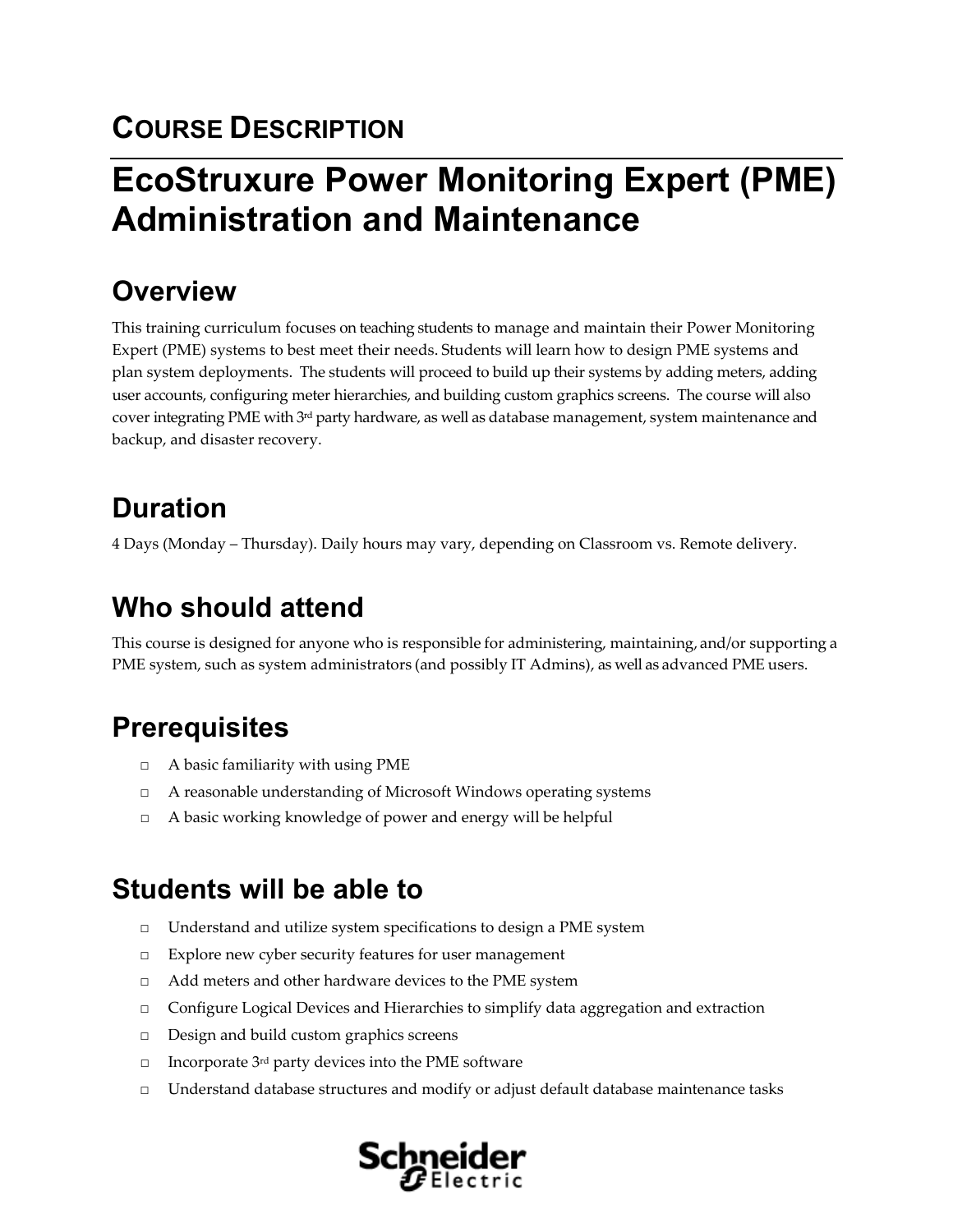## **Agenda**

### **Day 1**

### **Course Introduction**

- □ Student and Instructor introductions and overview of course logistics
- □ Overview of course topics and agenda

### **Introduction to PME for Administrators**

- □ Identify key components of a PME system
- □ Explore different system architectures

### **Planning & Installation**

- □ Explore documentation resources available to help with building PME system
- □ Understand required software versions and minimum system requirements
- □ Identify licensing options available for software
- □ Understand IT infrastructure requirements for PME to operate

### **Management Console**

- □ Add meters to PME
- □ Add gateway hardware to PME
- □ Explore efficiency tools for building large systems

### **Day 2**

### **Logical Devices**

- □ Understand use cases for Logical devices
- □ Build logical device types
- □ Add logical devices for WAGES mechanical metering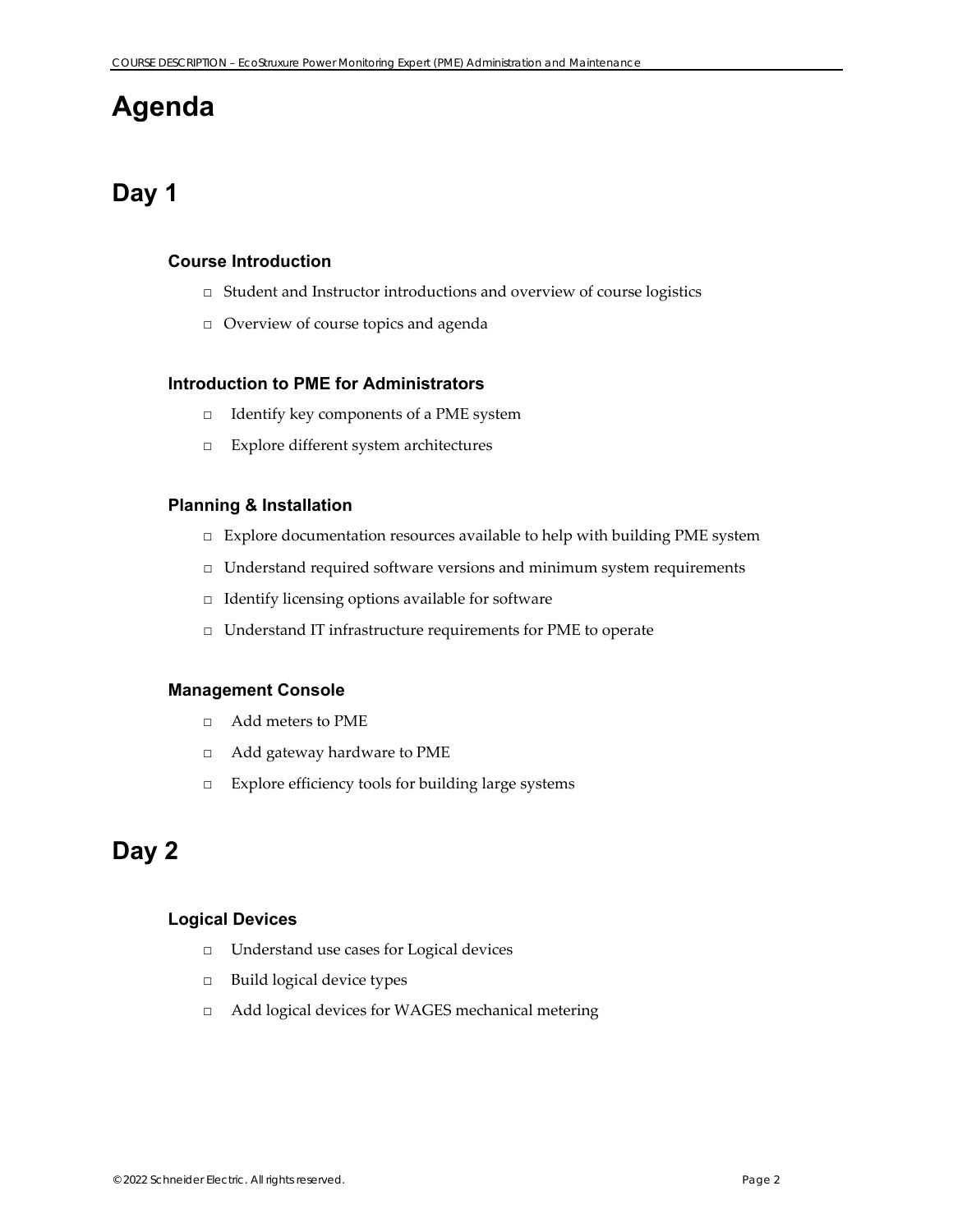### **Hierarchies**

- □ Build Hierarchies via multiple methods
- □ View results of Hierarchy configuration in Reports and Dashboards

### **Vista Diagram Creation**

- □ Explore the objects used to build diagrams in Vista
- □ Build a basic diagram based on an electrical one-line drawing
- □ Detail best practices of getting the most from Vista diagram creation
- □ Explore adding Disturbance Direction Detection indicators in Vista diagrams for compatible meters

### **Day 3**

### **PME System Security**

- □ Overview of PME user accounts and permissions levels
- □ Add user accounts to PME using Windows Active Directory
- □ Learn how to restrict a user's access to specific meters, diagrams, and web tools using Role‐Based Access Control

### **Integrating 3rd party Hardware into PME**

- □ Creating custom device types using the Device Type Editor
- □ Configure logging and calculations for custom device types
- $\Box$  Assign a custom Vista diagram as the default diagram for custom device type

#### **Database Structure**

- □ Understand the different databases in use by PME and their importance
- □ Locate and modify scheduled database maintenance tasks
- □ Relocate database backups to increase data reliability
- □ Tune system performance by modifying the log upload intervals for meters

### **Day 4**